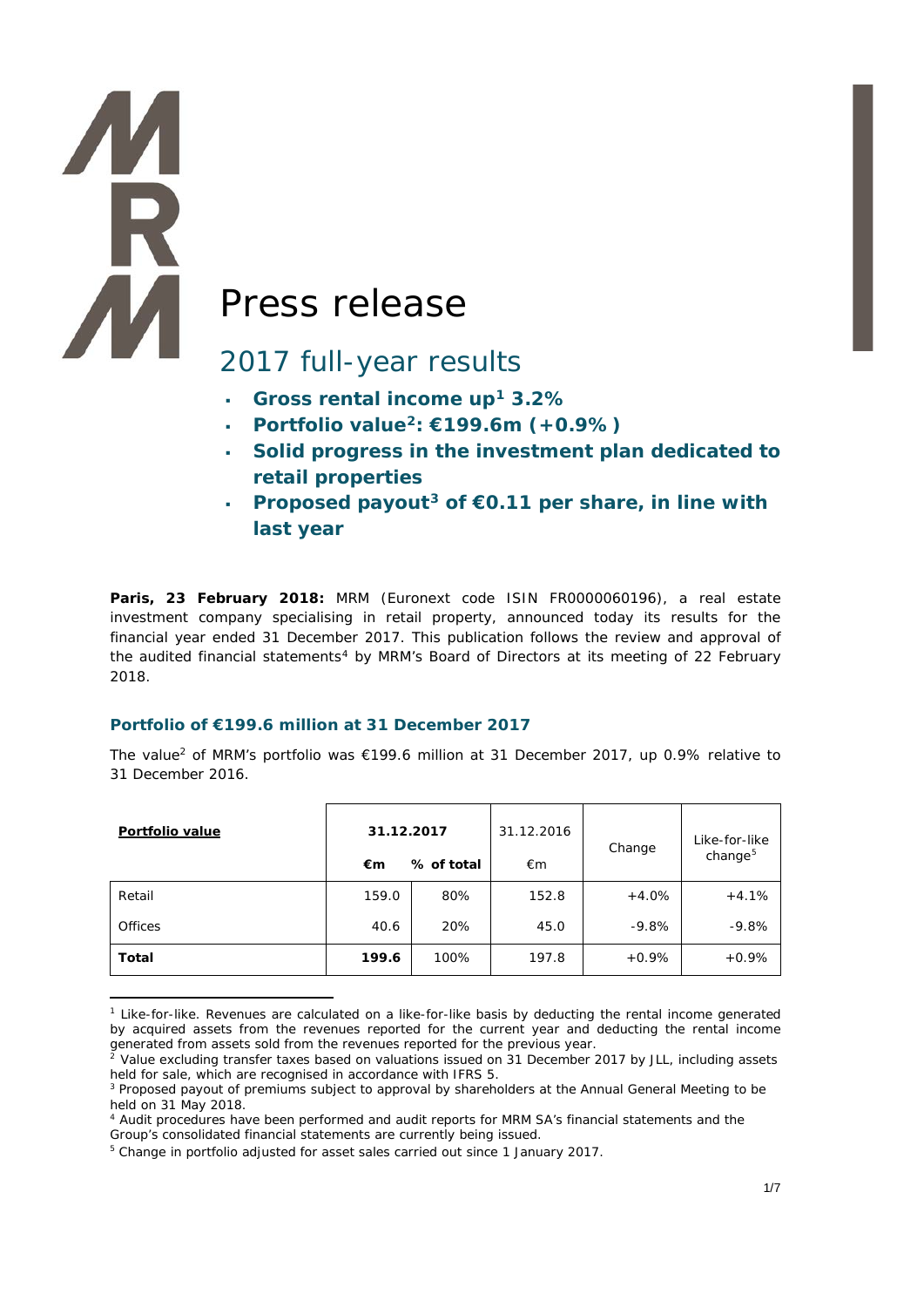#### Retail

MRM reminds that the retail portfolio is undergoing a significant value-enhancement plan that involves seven out of the nine existing properties owned by MRM.

The launch of the various value-enhancement programs has been phased since 2016, with the last one due to be completed in 2019. Consequently, new leases related to these programs will be coming into effect until that date.

In 2017, the value of the retail portfolio increased by 4.0% relative to 31 December 2016. Investment amounted to €8.0 million, split between €6.2 million spent on value-enhancement programs and €1.8 million to buy the only retail unit not yet owned by MRM at Aria Parc in Allonnes. MRM also sold one of the 13 garden centres in the portfolio for an immaterial amount.

Eleven leases were signed during 2017 representing an annual rental income of €0.8 million. In particular, MRM signed a lease for household equipment retailer Maison Dépôt regarding a 3,300 sqm unit, as part of the projected 2,300 sqm extension of the Aria Parc shopping centre in Allonnes.

The change in the rental situation was contrasting depending on the property. MRM benefited in 2017 from nine leases coming into effect, but at the same time several retailers experiencing difficulties on a national level gave notice to quit. This concerns specifically three mid-size stores: 2,800 sqm in the centre of Reims vacated by Go Sport, 1,275 sqm at Les Halles du Beffroi in Amiens vacated by La Grande Récré and 1,900 sqm at Aria Parc in Allonnes vacated by Tati. To date, the mid-size store in Amiens has already been relet with a lease that will come into effect at the end of the first quarter of 2018. The reletting of the other two mid-size stores is currently in progress.

<span id="page-1-1"></span>Net annualised rental income<sup>[6](#page-1-0)</sup> stood at €7.4 million at 1 January 2018, down 6.1% relative to 1 January 2017, and the occupancy rate for the retail portfolio was 76% compared with 84% one year earlier.

#### **Offices**

There is no change of scope of the office portfolio over the year. It comprises two remaining properties (Nova in La Garenne-Colombes and Urban in Montreuil), for which the selling process is underway.

Progress has been made in the rental situation with a further increase in the occupancy rate at Nova. Three new leases have been signed since January 2017, increasing the occupancy rate of the building from 68% to 81% at present.

The 9.8% fall in the value of the office portfolio in 2017 follows administrative difficulties and the change in the transfer tax regime applicable to Nova, resulting in higher taxes payable at the time of sale of the building and mechanically resulting in a lower value excluding transfer taxes.

<span id="page-1-0"></span><sup>&</sup>lt;u>.</u> <sup>6</sup> Excluding taxes, rent-free periods and support measures for lessees

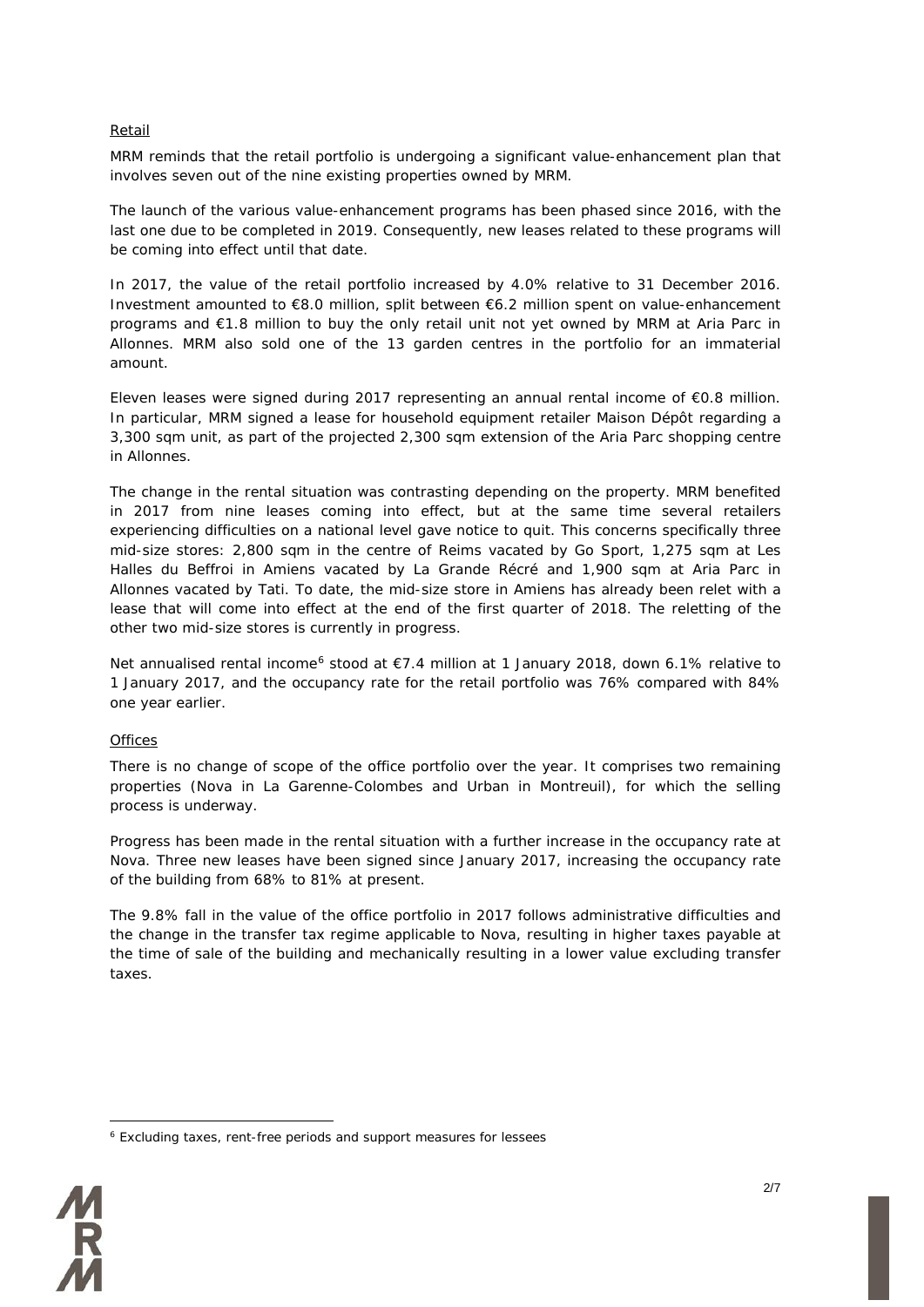# **Rental income and net profit or loss**

| <b>Consolidated revenues</b>       | 2017<br>% of total<br>€m |      | 2016<br>€m | Change<br>(reported) | Like-for-like<br>change <sup>1</sup> |
|------------------------------------|--------------------------|------|------------|----------------------|--------------------------------------|
| Retail                             | 9.0                      | 80%  | 8.9        | $+1.4%$              | $+0.9\%$                             |
| <b>Offices</b>                     | 2.2                      | 20%  | 4.1        | $-46.8%$             | $+13.8\%$                            |
| <b>Gross rental income</b>         | 11.2                     | 100% | 13.0       | -13.8%               | $+3.2%$                              |
| Non-recovered property<br>expenses | (3.4)                    |      | (3.5)      | $-3.5%$              |                                      |
| Net rental income                  | 7.8                      |      | 9.5        | $-17.7\%$            |                                      |

Gross rental income totalled €11.2 million in 2017, down 13.8% compared with 2016. This fall was due to the three sales of office buildings carried out in 2016 and, to a lesser extent, the sale of a garden centre in the first half of 2017. On a like-for-like basis, i.e. adjusted for the impact of these asset sales and the acquisition of a unit occupied by Basic-Fit at Aria Parc, annual gross rental income increased by 3.2%.

Retail gross rental income rose by 1.4% like-for-like. The arrival of new tenants at premises redeveloped since mid-2016 more than made up for rent reductions granted and premises being left strategically vacant within the framework of value-enhancement programs, as well as the freeing up of office space within the Carré Vélizy mixed-use property<sup>[7](#page-2-0)</sup>.

Regarding office buildings, gross rental income rose by 13.8% like-for-like, reflecting the improved occupancy rate at Nova.

Overall, and taking account of non-recovered property expenses of €3.4 million, net rental income totalled €7.8 million compared with €9.5 million in 2016.

Operating expenses came to €2.8 million, down 14.1% year-on-year. Taking account of a net provision reversal of €0.3 million (compared with a net charge of €0.8 million a year earlier) and other non-recurring net operating expenses<sup>[8](#page-2-1)</sup> of  $\epsilon$ 1.4 million (compared with other net operating income of €0.6 million a year earlier), operating income before disposals and change in fair value was €4.0 million in 2017 compared with €6.1 million in 2016.

Taking account of the amount of investments made during the period, MRM recorded a negative change of €6.4 million in the fair value of the portfolio in 2017, compared with a positive change of €4.3 million in 2016.

As a result, despite improvement in financial result – representing a net expense of  $E$ 2.1 million in 2017 compared with €2.4 million in 2016 – MRM sustained a consolidated net loss of €4.6 million in 2017 compared with a consolidated net profit of €5.1 million in 2016.

The simplified income statement is provided in appendices.

<span id="page-2-1"></span><span id="page-2-0"></span><sup>&</sup>lt;sup>8</sup> Including the payment of deferred transfer taxes relating to the acquisition of Urban in 2007 and eviction compensation to tenants.



<sup>&</sup>lt;u>.</u>  $<sup>7</sup>$  Carré Vélizy is a mixed-use retail and office complex included in the retail portfolio.</sup>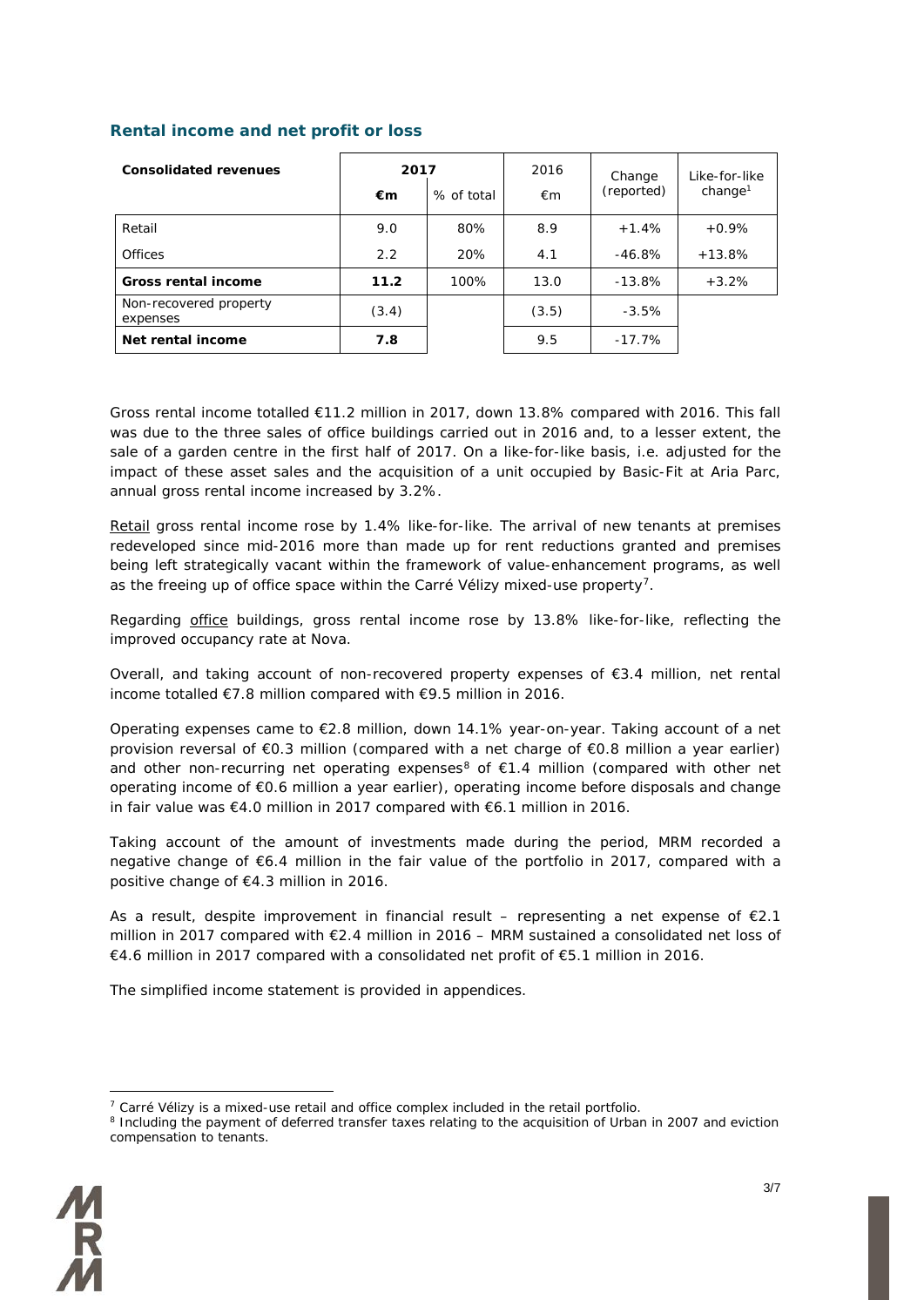### **Net operating cash flow**

| Net operating cash flow <sup>9</sup><br>€m | 2017  | 2016  |
|--------------------------------------------|-------|-------|
| Net rental income                          | 7.8   | 9.5   |
| Operating expenses                         | (2.8) | (3.2) |
| Other operating income and expense         | (1.4) | 0.6   |
| <b>EBITDA</b>                              | 3.6   | 6.9   |
| Net cost of debt                           | (1.9) | (1.9) |
| Net operating cash flow                    | 1.7   | 4.9   |

EBITDA came to €3.6 million in 2017. This fall was due to both the reduction in net rental income and non-recurring net other operating expenses (see explanation above). Taking account of a slight reduction in the cost of debt compared with 2016, MRM generated a positive net operating cash flow of €1.7 million in 2017.

Adjusted for non-recurring items, net operating cash flow came to  $\epsilon$ 3.1 million in 2017 compared with €4.3 million in 2016.

#### **Sound financial position**

Gross debt decreased slightly from €96.0 million at 31 December 2016 to €95.3 million at 31 December 2017.

Taking into account, in particular, investments for €8.0 million and 2016 dividend for €4.8 million paid in 2017, MRM had cash and cash equivalents of €13.3 million at 31 December 2017 compared with €25.0 million at 31 December 2016.

Net debt therefore stood at €81.9 million at 31 December 2017 compared with €71.0 million at 31 December 2016. The LTV ratio was 41.0% compared with 35.9% a year earlier.

In October 2017, MRM took out a new €15.2 million bank loan maturing at the end of October 2022. This loan allowed MRM to refinance a €14.8 million credit facility secured against a retail property that matured in December 2017. MRM's bank debt has therefore been significantly rescheduled, with over 90% now having a maturity of four years or more. In addition, the €22.0 million loan granted by SCOR, secured against the Nova building and due to mature in January 2018 has been extended by one year.

As a result in particular of the dividend paid in respect of the 2016 financial year ( $€4.8$ ) million), net operating cash flow generated during the year  $(E1.7 \text{ million})$  and the negative change in the fair value of properties (€6.4 million), EPRA NNNAV was €118.0 million, down relative to 31 December 2016 ( $E127.3$  million). Adjusted for the dividend<sup>[10](#page-3-0)</sup> paid in respect of the 2016 financial year, NNNAV fell by 3.7%.

<span id="page-3-1"></span><span id="page-3-0"></span><sup>&</sup>lt;sup>10</sup> Payout of dividends and premiums.



<sup>&</sup>lt;u>.</u>  $9$  Net operating cash flow = consolidated net income before tax adjusted for non-cash items.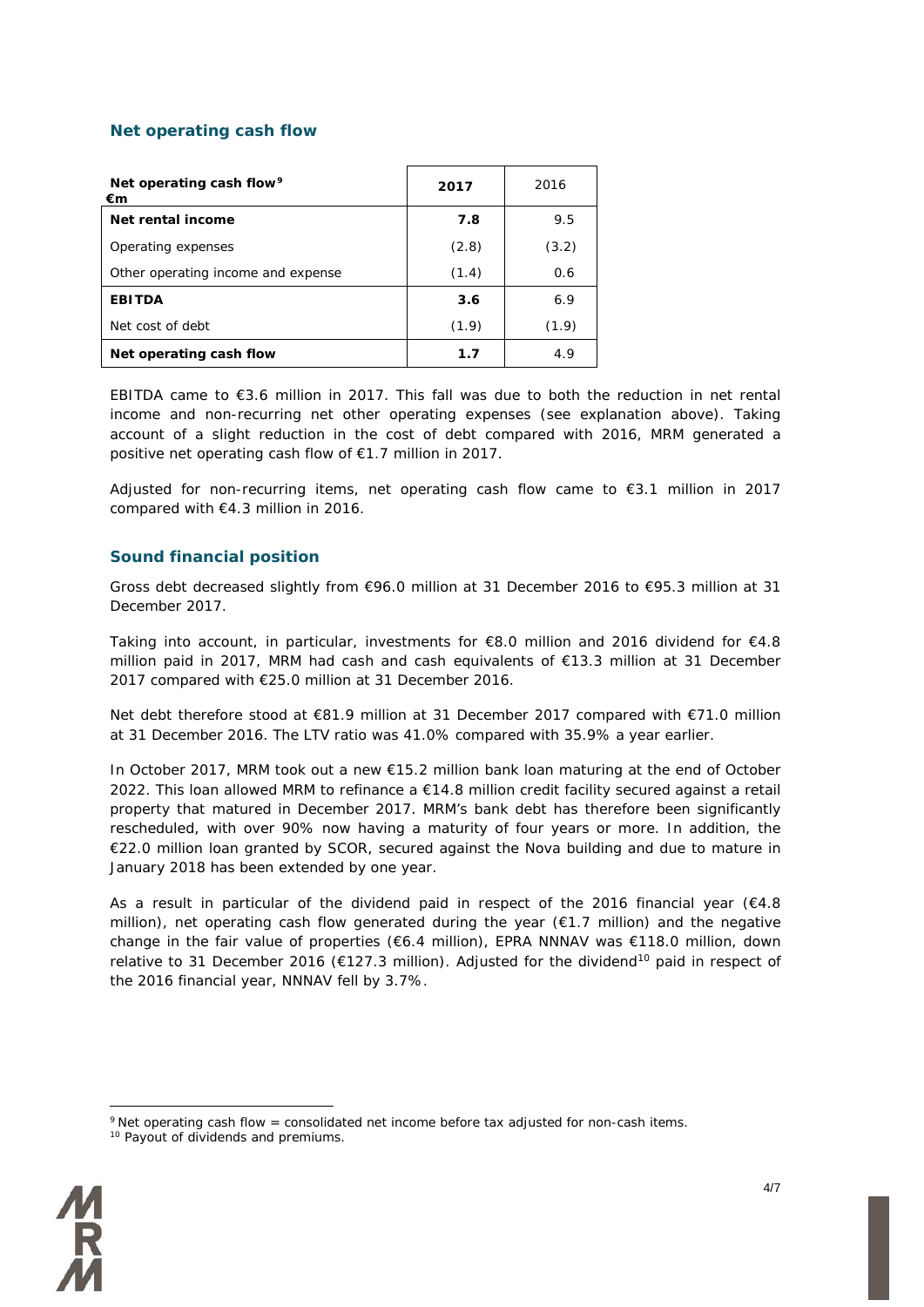| Net asset value                                                                                                                                   |             | 31.12.2017     | 31.12.2016  |                          |
|---------------------------------------------------------------------------------------------------------------------------------------------------|-------------|----------------|-------------|--------------------------|
|                                                                                                                                                   | total<br>€m | per share<br>€ | total<br>€m | per share<br>€           |
| <b>EPRA NNNAV</b>                                                                                                                                 | 118.0       | 2.70           | 127.3       | 2.92                     |
| <b>Replacement NAV</b>                                                                                                                            | 133.2       | 3.05           | 139.1       | 3.19                     |
| $\mathbf{a}$ , and $\mathbf{a}$ , and $\mathbf{a}$ , and $\mathbf{a}$ , and $\mathbf{a}$ , and $\mathbf{a}$ , and $\mathbf{a}$ , and $\mathbf{a}$ |             |                |             | $\overline{\phantom{a}}$ |

*Number of shares (adjusted for treasury stock) 43,632,801 43,623,633*

## **Proposed payout**

MRM's Board of Directors has decided to propose the payment of premiums of €0.11 per share in respect of the 2017 financial year, identical to the amount paid out in respect of the previous year. This will be subject to approval at the general shareholders' meeting of 31 May 2018. The intended ex-dividend date will be 6 June 2018 and payment will be made on 8 June 2018.

# **Outlook**

Since June 2013, MRM has been pursuing a strategy of gradually refocusing its activities on retail property. Out of the nine office buildings held by MRM at this time, seven have already been sold for a total of €88 million excluding transfer taxes. MRM intends to complete its withdrawal from the office property segment in 2018 with the sale of the last two properties still in its portfolio.

MRM is continuing to roll out its investment plan dedicated to its retail portfolio. The plan concerns seven properties, with the creation of 6,900 sqm of new space. Three projects have already been completed: the renovation and upgrading of Les Halles du Beffroi in Amiens, the partial redevelopment and renovation of the Sud Canal shopping centre in Saint-Quentin-en-Yvelines, and the extension of retail space at the Carré Vélizy mixed-use complex in Vélizy-Villacoublay.

Out of a total estimated amount of €35.0 million at 31 December 2017, investments committed in 2016-17 represent a total of €13.6 million. MRM is preparing – barring unforeseen circumstances – to commit the remaining  $E$ 21.4 million in 2018, concerning in particular the extension/redevelopment of the shopping gallery at the Valentin shopping centre in Besançon. This project – the largest in the plan – will begin in the second quarter of 2018 and is due to be completed in the second half of 2019. In addition, the value-enhancement plan for Aria Parc in Allonnes will continue. This aims in particular at creating a mid-size store for retailer Maison Dépôt, a new anchor for the site. Two other smaller programs are still to be completed: the refurbishment of La Galerie du Palais in Tours and the redevelopment of the ground floor of Le Passage de la Réunion in Mulhouse.

Considering the additional areas yet to be built<sup>[11](#page-4-0)</sup> and assuming a 95% occupancy rate of the portfolio, MRM targets a minimum  $\epsilon$ 10 million annualised net rental income<sup>6</sup> post completion of value-enhancement programs (excluding acquisitions or disposals), scheduled by the end of 2019, compared with €7.4 million at 1 January 2018.

<span id="page-4-0"></span><sup>&</sup>lt;u>.</u>  $11$  4,900 sam to be built in the Valentin shopping centre and Aria Parc.

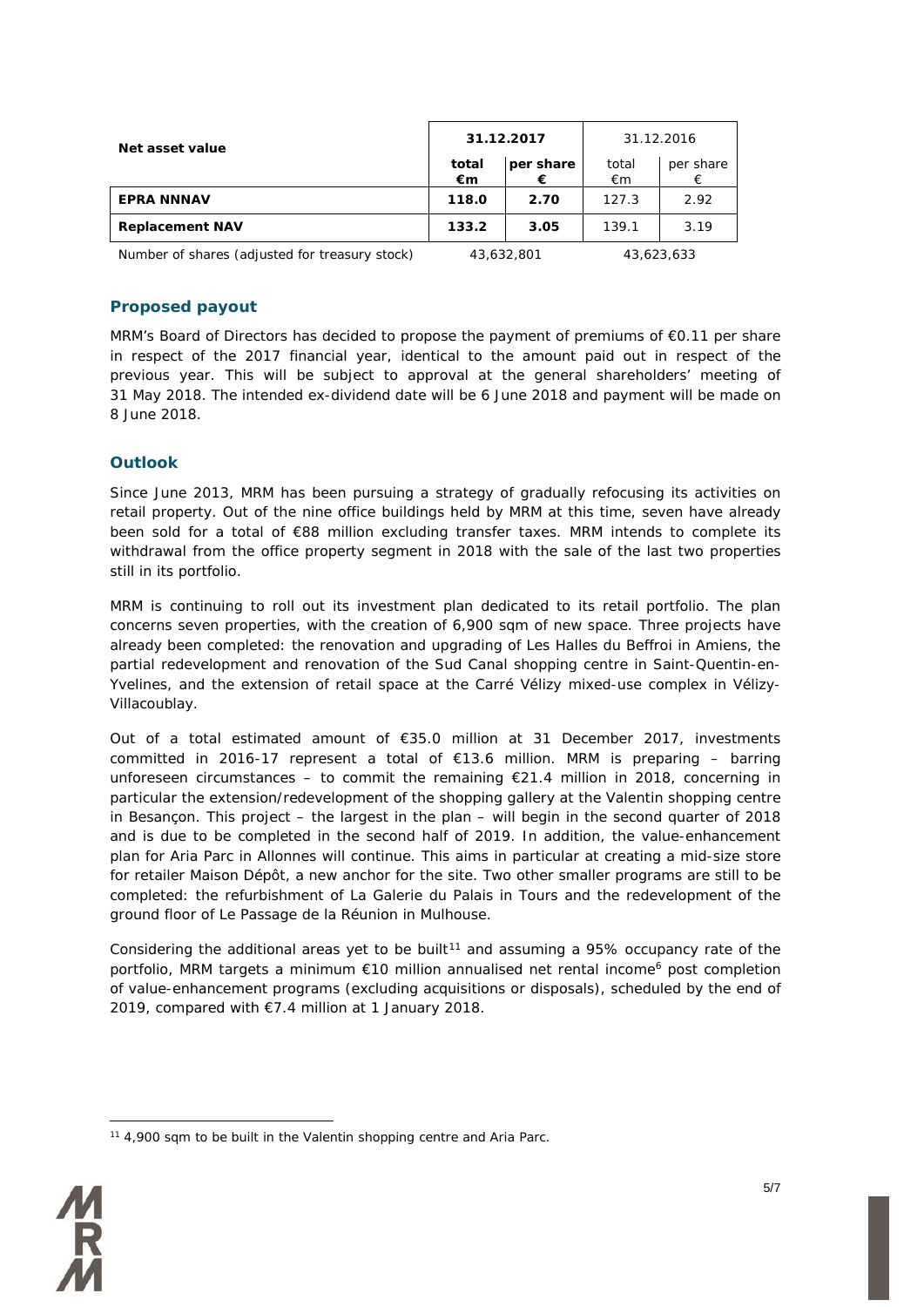### **Calendar**

Revenues for the first quarter of 2018 are due on 4 May 2018 before market opening. The general shareholders' meeting to approve the financial statements for 2017 will be held on 31 May 2018.

#### **About MRM**

MRM is a listed real estate investment company that owns and manages a portfolio in France consisting primarily of retail properties across several regions of France. Its majority shareholder is SCOR SE, which owns 59.9% of share capital. MRM is listed in Compartment C of Euronext Paris (ISIN: FR0000060196 - Bloomberg code: MRM:FP – Reuters code: MRM.PA). MRM opted for SIIC status on 1 January 2008.

#### **For more information:**

| <b>MRM</b>                      | Isabelle Laurent, DDB Financial  |
|---------------------------------|----------------------------------|
| 5, avenue Kléber                | $T + 33$ (0) 1 53 32 61 51       |
| 75795 Paris Cedex 16            | M +33 (0)6 42 37 54 17           |
| France                          | isabelle.laurent@ddbfinancial.fr |
| $T + 33$ (0)1 58 44 70 00       |                                  |
| relation finances@mrminvest.com |                                  |

**Website: www.mrminvest.com**